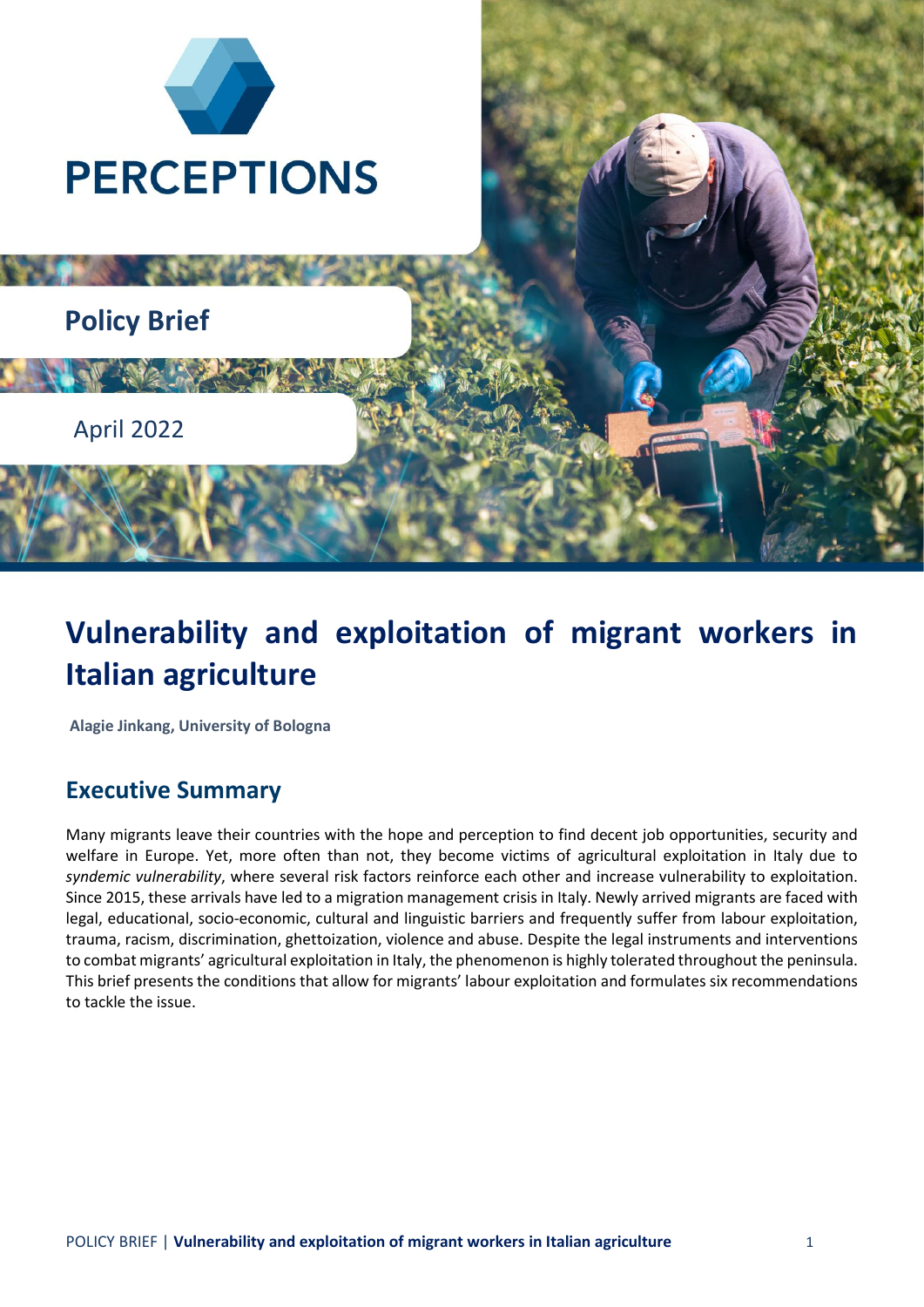### **Introduction**

As the country of first entrance in the Schengen zone through the central Mediterranean route, Italy is a transit and host country for a significant number of highly vulnerable. migrants. Due to their illegal entry, they are constrained first by the Italian Legislative Decree No. 286/1998, the so-called Consolidated Act on immigration and on the condition of the foreign person (Jinkang, 2020). Under the single asylum system, the Dublin regulation obligates them to exhaust their asylum procedures there (Orsini & Roos, 2017). Meanwhile, structural and institutional defaults within the Italian asylum system (such as poor service delivery, difficult living conditions, excessively long asylum process, lack of daily activities, etc.) gradually expose many to exploitative working contexts. Many are pushed to work in the agricultural sector usually finding themselves in the hands of illegal gangmasters and ruthless employers (Jinkang, 2020; 2021). Accordingly, we can observe *syndemic vulnerability* when two or more conditions are at play and interact synergistically to produce worse conditions (Singer, Bulled and Ostrach, 2012; Singer and Clair, 2003). This is why it is important to focus on long-standing upstream factors of migrant farm workers' vulnerability. These factors can be environmental, political, social, economic, legal and structural determinants of their wellbeing.

Migrants' labour exploitation in Italy is most evident in agriculture through the phenomenon of "Caporalato". As part of the "agro-mafia", "Caporalato" is the Italian term for illegal recruitment and labour exploitation in agriculture (article 603 bis as amended by Law No. 199/2016 Italian Criminal Code). Offenders can be employers, close or distant relations but also fellow migrant workers who function as ghetto administrators, intermediaries, sub-contractors and take care of logistics (Jinkang, 2021). The employment offered in these circumstances is without formal contracts, thus without guarantee for health, safety and social security. In combating agricultural exploitation of migrants (Law No. 199/2016 CC contrasting "caporalato"), Italian criminal law focuses on atypical working conditions which potentially affects workers' health and safety and injures their human dignity. By the law's standard and the numerous policy calls by key stakeholders (NGOs, CSOs, Trade Unions, Academics), migrant workers' deplorable conditions remain as a long-standing public security threat (i.e, causing gross human rights violence, organize crime, tax evasion, etc). Unfortunately, the lessons learnt from the COVID-19 pandemic call for immediate and real policy actions towards decent work (Sustainable Development Goal 8). After all, these are the essential workers.

This brief therefore addresses the question: **how does the Italian immigration system produce syndemic** (in other words, multifaceted) **vulnerability for migrant workers and what are the implications for their physical and mental health?** To answer this question and make evidence-based recommendations in the field of migrants' integration in Italy, this brief builds on the author's recent doctoral thesis

#### **Key Issues:**

- Italian law and Dublin regulation constrain migrants to stay in Italy under deplorable conditions of agricultural exploitation.
- ●Multifaceted vulnerability takes place in adverse environments where two or more conditions co-exist and interact synergistically to produce worse conditions.
- ●Migrants' labour exploitation in Italy is most evident in agriculture through the phenomenon of "Caporalato".
- ●For decades, migrants' labour exploitation remains as a public security threat without any tangible solution.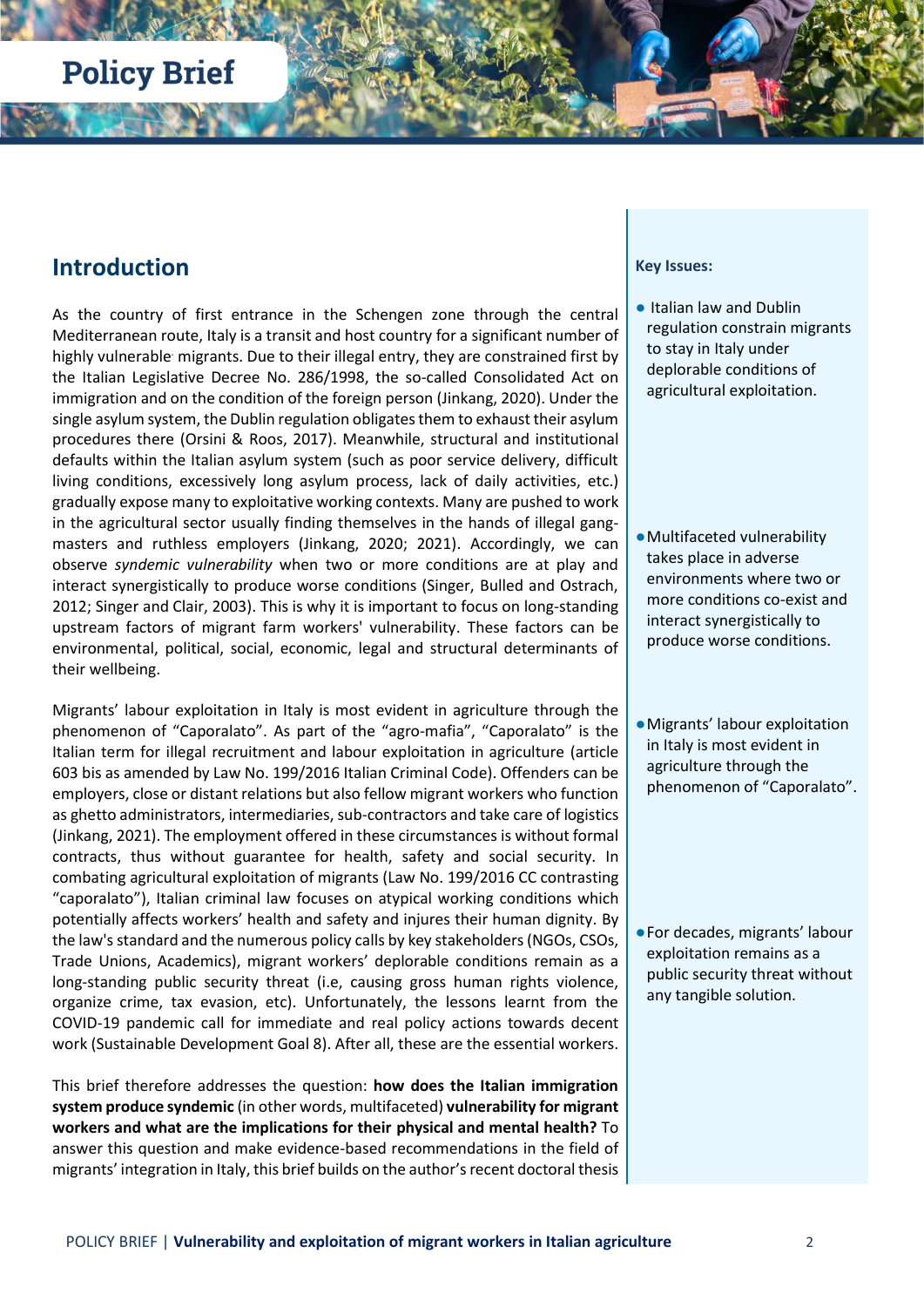as well as the PERCEPTIONS project's desk and fieldwork results (Bayerl et. Al, 2020; García Carmona et al., 2021, Bermejo et al., 2021).

### **Insights on migrants' vulnerability in Italy**

The Italian General Confederation of Labour (CGIL) has described migrant labour exploitation as a criminal agricultural economy that is linked to the mafia (Observatory Placido Rizzotto, 2020). Today, it is a humanitarian tragedy which cuts across Italy from the south to the north (Caritas Italy, 2018; Omizzolo, 2016; Leogrande, 2008) in complicated and hardly administrable manners. Accordingly, this exploitation stems from "typical" southern European production system that feed off migrants' exploitation (Jinkang, 2020). Meanwhile, we can observe that while migrant farm workers' exploitation has been approached from a reductive criminal perspective, it is being managed as a humanitarian emergency since 2011 with mainly temporary measures. The problem is that Italian agricultural production depends on migrants' work force and exploitation. As a major exporter of up to 65% the value of EU-27 exported tomatoes (Ferrando, 2021), Italian purchasing power and annual agricultural yield could not maintain its high level without so-called 'low-skilled' labour from the Global South. Therefore, agricultural Italy witnesses an increase in the number of young, flexible and highly vulnerable migrant labour that is easily exploitable. In fact, in September 2017 at the Mid-Term Review of the EU Agenda for Migration, the European Commission mentioned undeclared work as a "pull factor" for irregular migration into the EU as a policy concern. Eventually, on 20 February 2020, the Inter-Institutional Committee of the EU on labour exploitation adopted a *National Action Plan* to tackle "Caporalato" and labour exploitation in agriculture. The Committee's aim is to prevent and tackle the phenomenon of labour exploitation. The initiative is cochaired by the Italian Ministers of Labour and Social Policies (MLPS) and of Agriculture. Co-funded by the *Structural Reform Support Programme (2017-2020)*  of European Union, the Triennial Plan *(2020-2022)* is the joint effort of International Labour Organisation (ILO) and European Commission. With this*,* a multi-institutional and wider approach is employed to address migrants' agricultural exploitation. To date, its impact remains to be seen. However, there is strong evidence that short-term project-programs are inadequate to efficiently combat a complex phenomenon like "Caporalato".

The case study at the agricultural ghetto of Campobello di Mazara, Trapani, confirmed that migrants face vulnerabilities as a direct result of Italian immigration policies (Jinkang, 2020; 2021). This is in line with PERCEPTIONS findings which show that migrants face, among many challenges and threats, excessive bureaucracy, ghettoisation, agricultural exploitation, discrimination, racism and crowded living conditions (Ben Brahim & Hendow, 2021). As such, policy actions need to address several risk factors which are innately structural and institutional and are socially, economically and politically interdependent. Root causes need to

#### **Key Findings:**

- ●Migrant agricultural workers in Italy suffer illegal employment and labour exploitation as a result of multifaceted vulnerability.
- ●Italian agricultural production depends on migrants' work force and exploitation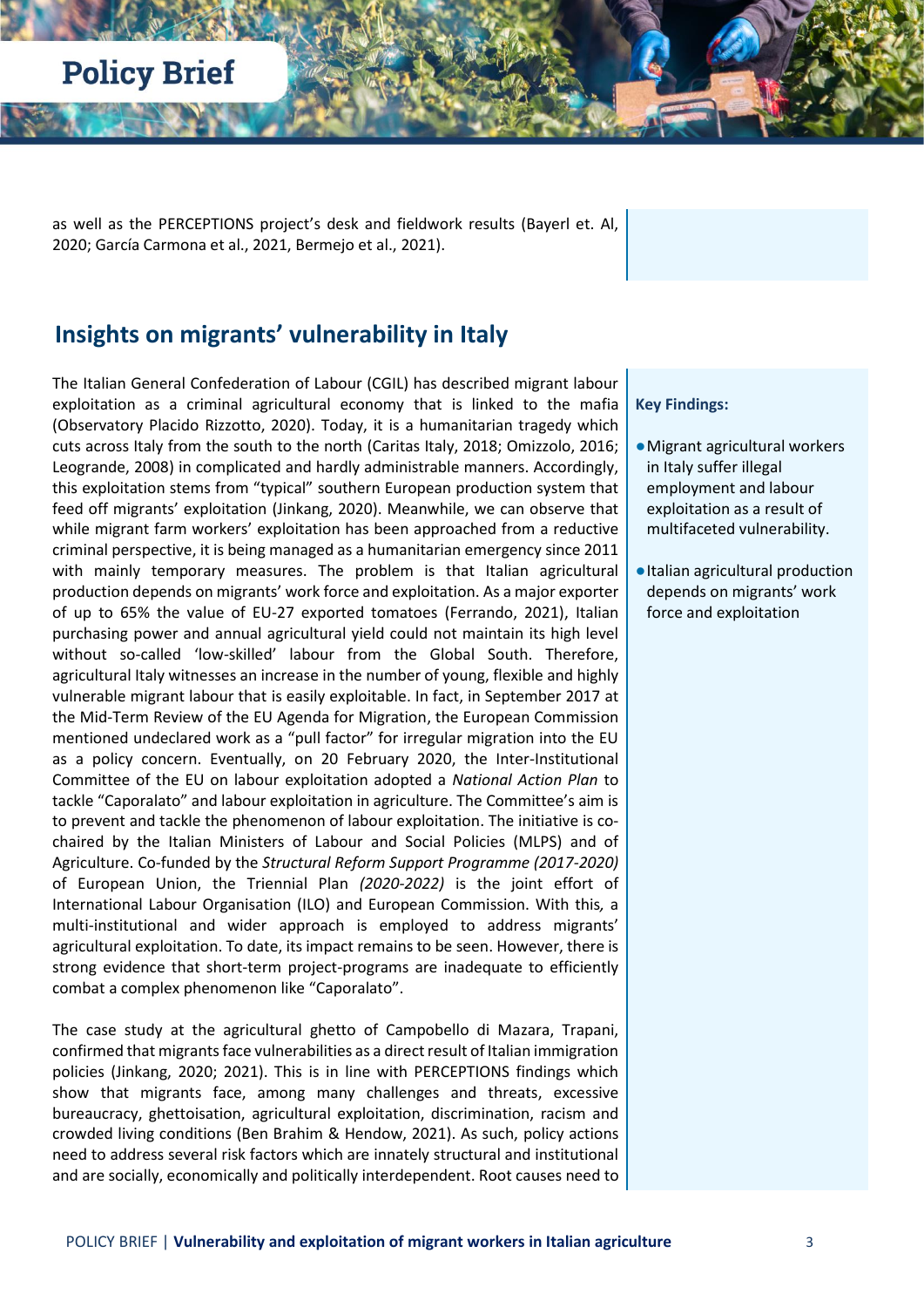be tackled instead of attempting to treat the symptoms of the system. Therefore, the following paragraphs highlight key agencies of migrant syndemic (multifaceted) vulnerability for strategic policy orientation and action. Removing these barriers is the ultimate goal.

#### **Criminalisation of irregular migration and employment of irregular**

**migrants:** Italy's immigration policy, the Legislative Decree No. 286/1998 (Consolidated Act on immigration and on the condition of the foreign person) regulates migration and the employment of Third-country nationals (TCNs). This single text demonstrates the inconsistency of Italian immigration policy: the criminalisation of "irregular entry and stay" on the one hand, and the employment of irregular migrants (Italian Legislative Decree No. 286/1998, art. 22 para. 12 and 12 bis) on the other hand. As a result, due to the fear of being arrested (and/or deported), many migrants refrain from reporting their exploitation (no matter the degree). This suggests that the Italian policy approach that criminalises migrants in irregular situations is an obstacle to combating labour exploitation. Furthermore, migrants are unlikely to report exploitation without having a better job alternative.

#### **The mafia and the underground economy of migrants' exploitation:**

Up to 45% of agricultural workers are from outside the EU and up to 430.000 workers are exposed to the risk of irregular work (FLAI/CGIL, 2021). Meanwhile, 132.000 live and work in serious social vulnerability and under deplorable working conditions in Italy (Observatory Placido Rizzotto, 2020). Many have no protection and are severely underpaid (Jinkang, 2020). Typical examples include:

- sub-Saharan and central Africans recruited from ghettos or asylum camps to pick tomatoes, oranges and olives who are offered 3.5 euros or less for a piecework (i.e, work paid for according to the quantity produced) (Jinkang, 2020; 2021);
- Moroccans, Tunisians and Algerians working six or seven days a week under harsh conditions and without holidays (Caritas, 2018, 163-221);
- Kiwi pickers from India, Pakistan and Bangladesh working for up to 10 hours a day (Avallone, 2017);
- Albanians and Indians cultivating cereals (Caritas, 2018, 132-135) under conditions of contemporary slavery.

**The asylum and labour integration system in Italy:** PERCEPTIONS stakeholders in Italy confirm that since 2015, anti-migratory policies and the government's approach to irregular migration make life difficult for migrants and practitioners alike. Crucial gaps still exist in the provision of immediate newcomer reception, orientation and subsequent longer-term integration services due to serious deficits of timely support, communication, empathy and solidarity. Practitioners in Italy confirm that the top-down decision-making produced conflicts between national and local governments. The so-called "Security law'' (2018) abolished humanitarian protection and led to the shutting down of reception facilities driving thousands of migrants into irregularity. Because

- ●Migrants face multifaceted vulnerabilities as a direct result of Italian immigration policies.
- ●Italian policy approach that criminalises irregular migration and employment of irregular migrants discourages migrants from reporting their exploitation.

● Up to 132. 000 agricultural workers live and work in serious social vulnerability and severe suffering in Italy.

●Structural problems within the asylum and integration system including migrants' labour exploitation are being managed as a humanitarian emergency and with shortterm project-programs.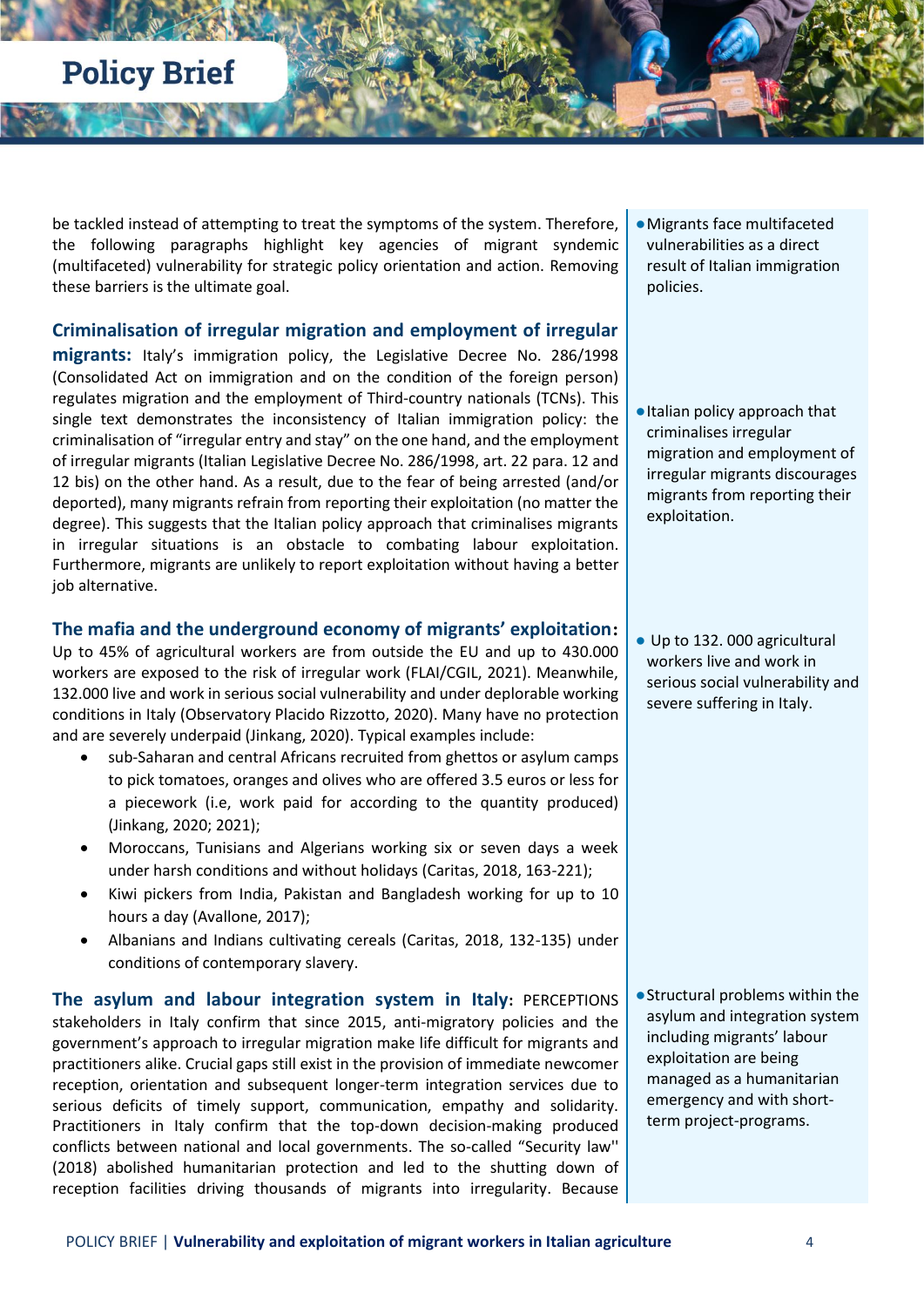documentation takes between 1 to 5 years or even more, refugees and asylum seekers face institutional oblivion in asylum camps. In fact, many critics have called for its abolition altogether. And whether or not we agree with these ideological critiques, they take us to the heart of the matter: migrants are in limbo between atypical contracts, irregular migratory status and eventually agricultural exploitation. Their need to maintain a permit of stay, bread and water, a roof over their heads, pushes them to vulnerable conditions which can be easily exploited.

**Discrimination, racism and xenophobia**: The legacy of discrimination, racism and xenophobia remain notable barriers to protection, integration and inclusion of migrants in Italy. While mostly acknowledged at individual and interpersonal levels, racism is a structural issue. The apparent legacy of racism, discrimination and structural construction of institutional vulnerability can be seen in punitive and xenophobic policies and practices against migrants (Jinkang, 2020). Practitioners in Italy confirm that since 2015 there has been increased antimigration resistance, tensions and conflicts resulting in migrants frequently facing discrimination, racism, violence and abuse. These problems are intergenerational, interconnected and multidimensional and need to be addressed inside and outside of the immigration system.

**Ghettoization of migrants**: Agricultural ghettos are the result of a failing Italian integration and protection system. Migrants living in squalid living conditions have little or no chance to ask for legal redress (Jinkang, 2020; 2021). Agricultural ghettos serve as encampments void of basic services such as running water, electricity, toilets and kitchens. For immediate and constant labour supply, they are often clandestinely segregated from local Italians, forming a parallel society. Although enough of what happens in these shanty villages, tent cities and container houses has been reported, the phenomenon remains highly tolerated. As a result, migrants experience disillusion and continuous fatigue for the lack of progress. Gradually, ghettos also expose migrants to substance abuse (hard and soft drugs), prostitution, diseases and (future) pandemics. Consequently, migrants in these situations find it extremely difficult to keep a strong, healthy and purposeful life let alone support their families with remittances. Practitioners in Italy consider ghettos as a threat to migrants as well as public security.

**Between absolute precarity and the 'invisibility narrative':** The bad condition of migrant farmworkers, worsened by the economic crisis, the growing number of immigrants fleeing hunger, famine, wars and persecutions present a significant policy challenge. Many migrants are discriminated in the job market due to refusal of resident permit, lack of diploma or a recognition of one, language barriers, non-recognition of their skills and previous work experiences. Migrants' agricultural exploitation is a result of structural and institutional faults that over time, accumulated to produce high vulnerability with severe physical, social and psychological health implications including persistent traumatic stress disorders. Meanwhile, rather than being considered as neglected, migrants' segregated living conditions feed the popular narrative that they are 'invisible'.

- ●The legacy of discrimination, racism and xenophobia remain notable barriers to protection, integration and inclusion of migrants in Italy.
- ●These problems are intergenerational, interconnected and multidimensional and need to be addressed inside and outside of immigration system.
- Structural and institutional faults, accumulated to produce multifaceted vulnerability for migrants.
- ●Deplorable living and working conditions lead to both shortand long-term negative biopsychological implications including trauma.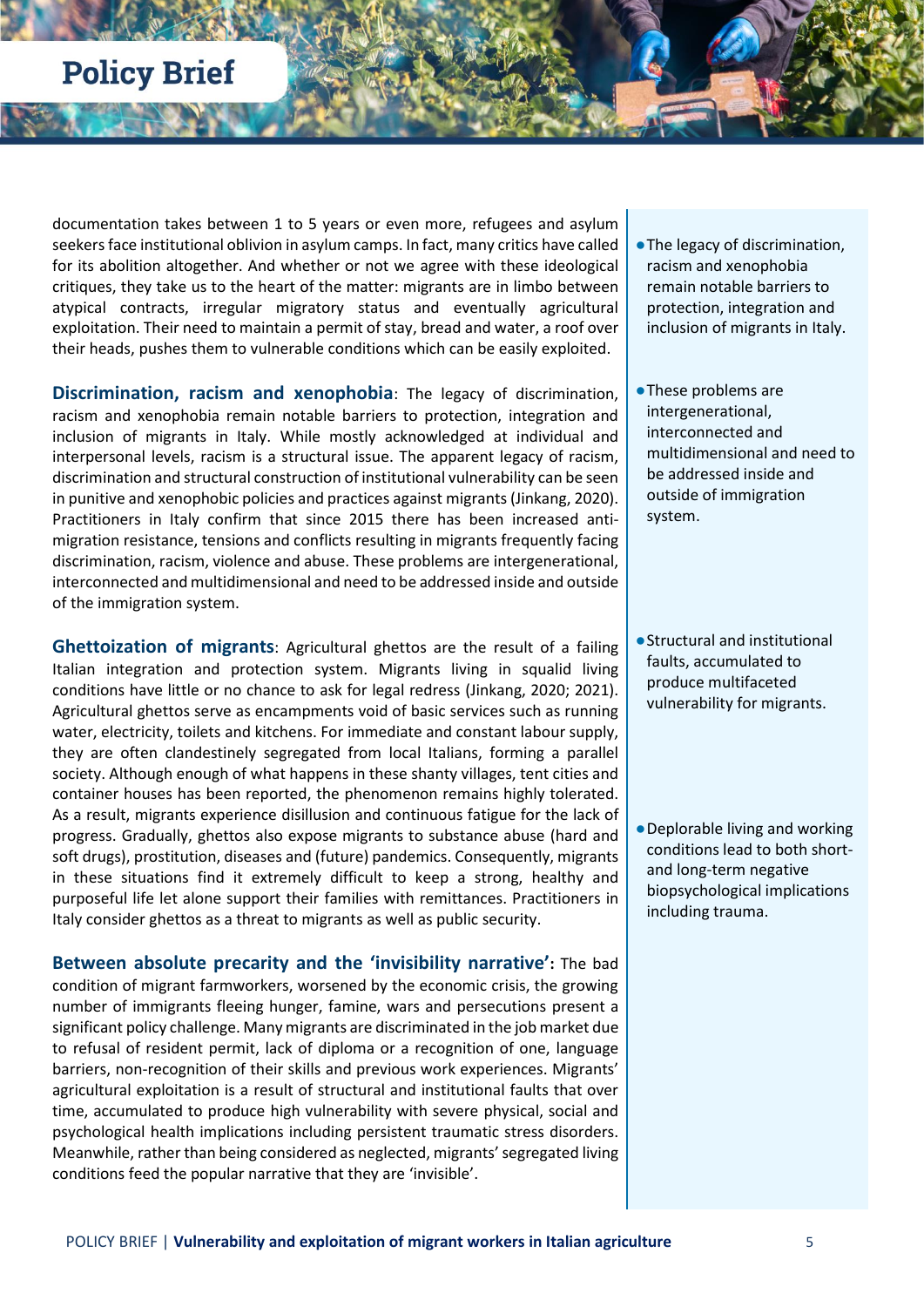## **Physical, social and psychological implications of migrants' exploitation**

The World Health Organisation defined health as the "state of complete physical, mental, and social well-being and not merely the absence of disease or infirmity". However, the WHO's 1986 definition consider health as "a resource for everyday life" and "not the objective of living" and as such "health is a positive concept emphasizing social and personal resources, as well as physical capacities". In the light of this definition, some evident health implications of migrant workers multifaceted vulnerabilities and labour exploitation are the following:

- Migrant agricultural workers face fatiguing and frustrating conditions due to the need to continually regularise their temporary resident status and seasonal work contracts.
- They are constantly faced with discrimination, xenophobia, and racism which affect their mental health.
- As a result of previous bad experiences (migration journey) and present frustrating situations, migrants experience both post-traumatic stress disorders (PTSD) and persistent trauma at individual and collective levels.
- Migrants frequently experience work-related violence, intimidation and maltreatments and suffer from work-related illnesses as well as injuries. Many have no health insurance or access to healthcare. Many also died of frequent fires in the ghettos, extreme climate and poor conditions, mafia brutality, etc.
- Their isolation from the host society without the most basic services affects health and wellbeing.
- Migrants in agricultural ghettos do not eat healthy and sleep poorly.
- Their long absence from counties of origin results in painful separations and divorces.
- High levels of dependency from the extended family (left behind) can lead to frustration especially when migrants cannot meet those demands. This can further lead to migrants' disillusionment after higher expectations of a "dreamland Europe" and the constant preoccupation to lose social prestige if returned home 'poor' or 'unsuccessful' after a considerable time.

Therefore, from both a public health and human rights perspectives, migrants' vulnerability and labour exploitation reduce the benefit of migration for migrants and host societies. Therefore, there is urgency to provide adequate and systematic protection for migrant workers as a matter of public security and decent work (Sustainable Development Goal 8).

●Labour exploitation of migrants reduces the benefits of migration as a whole.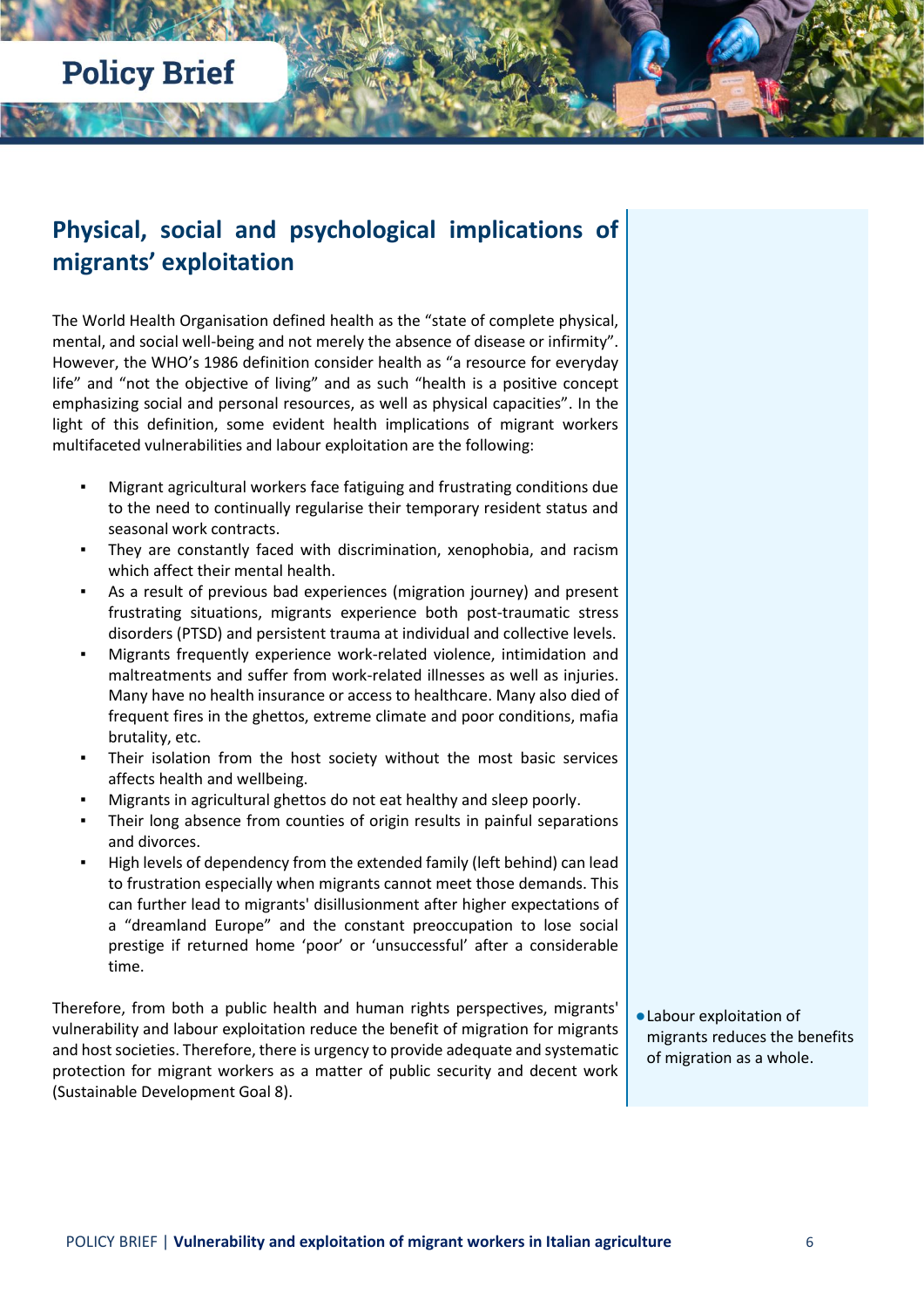### **Recommendations**

Recommendation 1. In order to adopt sustainable and systemic perspectives, **migrants' vulnerability and labour exploitation need to be understood as**  structural and institutional defaults within the immigration system. When we understand migrants' labour exploitation as a result of multifaceted vulnerability, we will begin to see different facets of the Italian migration management dilemma as a crisis of policy orientation and action.

Recommendation 2. **Asylum processes need to be accelerated.** Migrants pushed into irregular migratory status by previous policies should be regularised and long-term residence permits should be encouraged to avoid the long process of documentation and the interlinked consequences.

Recommendation 3. **Humanitarian protection should be guaranteed to all migrant workers in agriculture as essential workers**, regardless of migratory status. Adequate mechanisms should include economic inclusion and democratic participation.

Recommendation 4. Together with consumer awareness, **implementation of anti-exploitation laws** (art. 18; art. 22, par. 12 bis and art. 2 par. 12 of the Legislative Decree no. 286 of 1998 and conviction of crimes under Law no. 199/2016), which **monitor the working conditions of employees** (e.g minimum wage, working hours, hygienic living conditions, access to healthcare and social security, safety at work, existence of an effective labour contract relationship) and **the supply chain,** are crucial.

Recommendation 5. There is a need to **recognize the skills, experiences and qualifications of migrants and provide them with opportunities for retraining, relearning, and improving skills**. For asylum seekers and refugees, this should start from the moment of arrival and can be implemented through job orientation, (vocational and university) education and internship opportunities for all.

Recommendation 6. Support and incentivize civic and political participation of essential workers in order to put them in positions to choose and make (not only suffer) decisions. **Proactive employer-employee relationship is thus needed through written contracts in languages that migrants understand in order to avoid "ghost employers".** This could also prevent unscrupulous employers from evading taxes and abusing European funds while denying migrant worker rights.

#### **Key recommendations:**

- ●There needs to be a multidimensional understanding of migrants' exploitation.
- ●Accelerate asylum processes and promote long-term regularization.
- ●Humanitarian protection should be provided to all migrant essential workers.
- ●Implement anti-exploitation policies, monitor working and living conditions of migrant workers.
- ●Recognise the skills and previous experiences of migrants and provide decent job opportunities.
- ●Promote active employeeemployer relationship.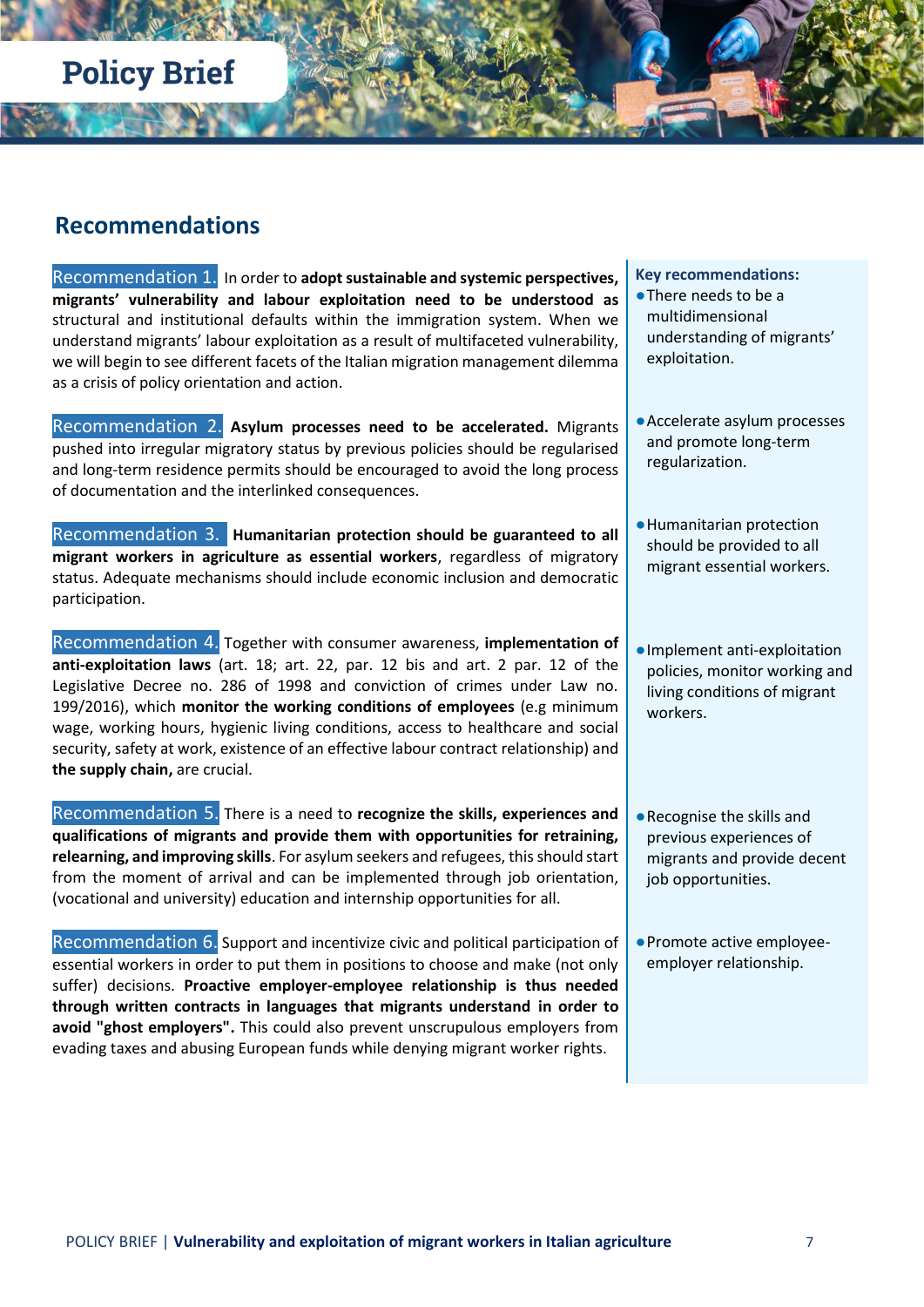### **References**

#### **Literature**

Avallone, G. (2017). *Sfruttamento e resistenze: Migrazioni e agricoltura in Europa, Italia, Piana del Sele.*  Ombre 2008 and 2008 Corte, compared to the Corte, compared to the Corte Corte Corte Corte Corte Corte Corte Co

Caritas Italiana (2018). *Vite Sottocosto*. *2° Rapporto Presidio*. Aracne.

Craig G. et. al,. (2015). *Vulnerability, Exploitation and Migrants: Insecure Work in a Globalised Economy.*  Springer.

CGIL-FLAI-Osservatorio Placido Rizzotto (eds.), (2018). *Agromafie e Caporalato. Quarto Rapporto*, Ediesse, Rome.

Charter of Fundamental Rights of the European Union, OJ C 326 of 26.10.2012, p. 391. Consolidated version of the Treaty on European Union, OJ C 326 of 26.10.2012, p. 13.

Dal Lago, A. (2004). Non persone – L'esclusione dei migranti nella societa globale. Feltrinelli: Milano.

Ferrando, T. (2021). Gangmastering passata: multi-territoriality of the food system and the legal construction of cheap labour behind the globalised Italian tomato. FIU L. Review. 521. DOI <https://doi.org/10.25148/LAWREV.14.3.8> .

ILO Migrant Workers (Supplementary Provisions) Convention, 1975 (No. 143).

ILO (2020). Monitor 2nd Edition: COVID-19 and the world of work. https://www.ilo.org/wcmsp5/ [groups/public/@dgreports/@dcomm/documents/briefingnote/wcms\\_740877.pdf,](mailto:groups/public/@dgreports/@dcomm/documents/briefingnote/wcms_740877.pdf) last accessed 13 February 2022.

Jinkang, A. (2020). Contemporary Slavery: The Exploitation of Migrants in Italian Agriculture. Doctoral dissertation. The contraction of the contraction of  $\blacksquare$  Retrieved from the from the from the from the from  $\blacksquare$ 

[https://roderic.uv.es/bitstream/handle/10550/75415/PHD%20THESIS%20ALAGIE%20JINKANG%2018-06-](https://roderic.uv.es/bitstream/handle/10550/75415/PHD%20THESIS%20ALAGIE%20JINKANG%2018-06-2020.pdf?sequence=1) [2020.pdf?sequence=1,](https://roderic.uv.es/bitstream/handle/10550/75415/PHD%20THESIS%20ALAGIE%20JINKANG%2018-06-2020.pdf?sequence=1) last accessed 13 February 2022.

Jinkang, A. (2021). Il Caporalato in Sicilia: (In)contro un nuovo schiavismo. In S. Greco & G. Tumminelli, Migrazioni in Sicilia 2020 (pp. 90-104). Mimesis Edizioni, Milano-Udine.

Leogrande, A. (2008). *Uomini e caporali. Viaggio tra gli schiavi delle campagne del Sud*. Mondadori, Milano. Legislative Decree 25.7.1998, No. 286 on "Consolidated Act of Provisions concerning immigration and the condition of third country nationals. Retrieved from [https://ec.europa.eu/migrant-integration/library](https://ec.europa.eu/migrant-integration/library-document/legislative-decree-2571998-no-286-consolidated-act-provisions-concerning_en)[document/legislative-decree-2571998-no-286-consolidated-act-provisions-concerning\\_en,](https://ec.europa.eu/migrant-integration/library-document/legislative-decree-2571998-no-286-consolidated-act-provisions-concerning_en) last accessed 13 February 2022.

Orsini, G. & Roos C. (2017). EU hotspots, relocation and absconded migrants in Italy. How to save Schengen within a failing Dublin system? Policy Brief n° 2017/03, Brussels: Institute for European Studies Vrije Universiteit Brussel.

Omizzolo, M. (2016). *La quinta mafia*. Radici Future: Bari.

Official Gazette, (4 November 2016). Disposizioni in materia di contrasto ai fenomeni del lavoro nero, dello sfruttamento del lavoro in agricoltura e di riallineamento retributivo nel settore agricolo, Gazzetta Ufficiale. Retrived from: [http://www.gazzettaufficiale.it/eli/id/2016/11/3/16G00213/sg,](http://www.gazzettaufficiale.it/eli/id/2016/11/3/16G00213/sg) last accessed 13 February 2022.

Singer, M. & Clair, S. (2014). Syndemics and public health: reconceptualizing disease in bio-social context. *Med Anthropol Quarterly*; 17: 423–41.

Willen, S. S.; Knipper, M., Abadía-Barrero, E. C. & Davidovitch, N. (2017)*.* Syndemic vulnerability and the right to health. *Lancet; 389: 964-77. DOI: [https://doi.org/10.1016/S0140-6736\(17\)30261-1](https://doi.org/10.1016/S0140-6736(17)30261-1)*